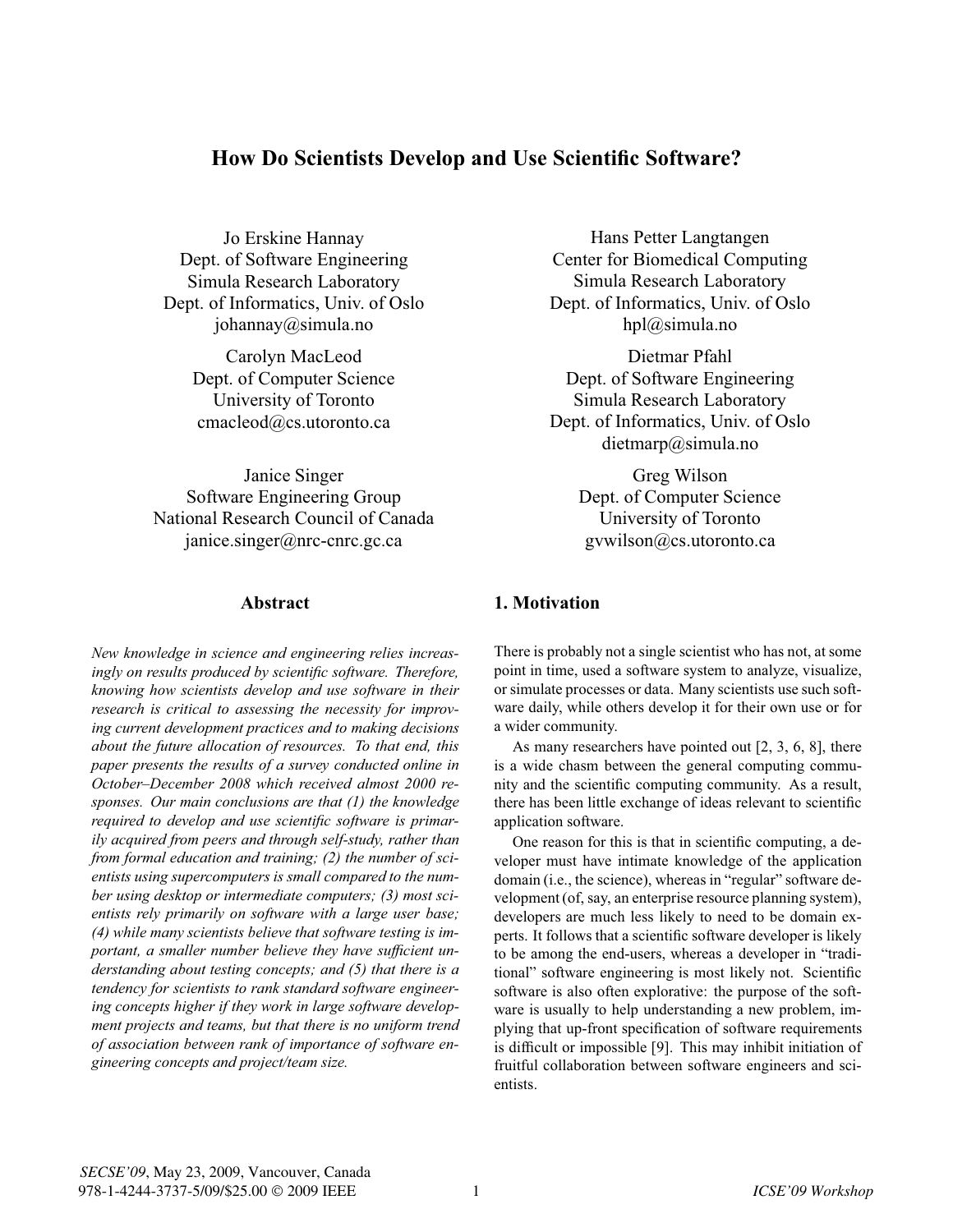Whether these facts are the cause of differences in the development processes of scientific software versus those of other software, and whether one should apply software engineering processes to the development of scientific software, is the subject of active investigation. However, it is obvious that there *are* differences in development process, and in the roles of those who develop and use different kinds of research software.

The aim of this study was therefore to investigate how the majority of working scientists develop and use scientific software in their day-to-day work. Our overall research questions are listed below.

- RQ1. How did scientists learn what they know about developing/using scientific software?
- RQ2. When did scientists learn what they know about developing/using scientific software?
- RQ3. How important is developing/using scientific software to scientists?
- RQ4. How much of their working time do scientists spend on developing/using scientific software?
- RQ5. Do scientists spend more time developing/using scientific software than in the past?
- RQ6. On what scale of hardware do scientists develop/use scientific software?
- RQ7. What are the sizes of the user communities of scientific software?
- RQ8. How familiar are scientists with standard concepts of software engineering?
- RQ9. Does program size, time spent on programming, or team size influence scientists' opinions about the importance of good software development practices?

# **2. Research Method**

From the research questions, we formulated our expectations with regards to each question as a set of hypotheses. These hypotheses, in turn, gave rise to questionnaire items that were given on an online survey, which we advertised through mailing lists, bulletin boards, word of mouth, and with advertisements in both the online and print editions of *American Scientist* magazine [1].

## **3. Results**

### **3.1. Demographics**

1972 usable responses were collected between October and December 2008. Most scientists classified themselves into the age ranges 18 to 30 years (649 responses—33%) or 30 to 40 years (681 responses—34%). The remaining age ranges (40 to 50 years, 50 to 60 years, over 60 years) received 343, 187, and 97 responses repectively. Fifteen respondents did not disclose their age.

Valid responses were received from a total of 40 countries. More than 50% of all responses came from five countries: United States, Canada, United Kingdom, Germany, and Norway, with 579, 136, 136, 117, and 99 responses, respectively. Grouped by continents, most responses came from Europe and North America with 725 responses (including Russia and Turkey) and 715 responses, respectively, followed by Australia/New Zealand and Asia with 66 and 57 responses, respectively. The number of responses from South America, Central America, and Africa was below 50 for all three geographic regions taken together.

About two thirds of the respondents stated that their highest academic degree is a Ph.D. (or equivalent). About 20% stated they have an M.Sc. degree (or equivalent), and about 10% stated they have an B.Sc. degree (or equivalent).

About 50% of the respondents stated that they are academic researchers (professors, post-docs, or similar), followed by graduate students (25%), programmers (20%), government research scientists (16%), engineers  $(15\%)$ , software engineers  $(13\%)$ , teachers  $(12\%)$ , managers/supervisors (8%), industrial research scientists (7%), system administrators (7%), laboratory technicians (3%), and clinicians (1%). The percentages do not add up to 100% because scientists were given the opportunity to check more than one option to describe their current occupation.

#### **3.2. Main Findings**

For each research question, we present our associated expectations in the form of hypotheses, and then give the relevant survey results.

We refined RQ1 into the following two hypotheses:

- H1a. Most scientists learn most of what they know about *developing* software on their own or informally from their peers, rather than through formal training.
- H1b. Most scientists learn most of what they know about *using* software on their own or informally from their peers, rather than through formal training.

#### *Survey results*:

H1a: Using a five-point scale ('not at all important', 'not important', 'somewhat important', 'important', 'very important'), 96.9% of the responses state that informal self study is important or very important for developing software.  $60.1\%$  state that informal learning from peers is important or very important. Only 34.4% state that formal education at an educational institution is important or very important and only 13.1% state that formal training at work is important or very important.

H1b: 96.5% of the responses state that informal self study is important or very important for using software. 69.4% state that informal learning from peers is important or very important. Only 26.6% state that formal education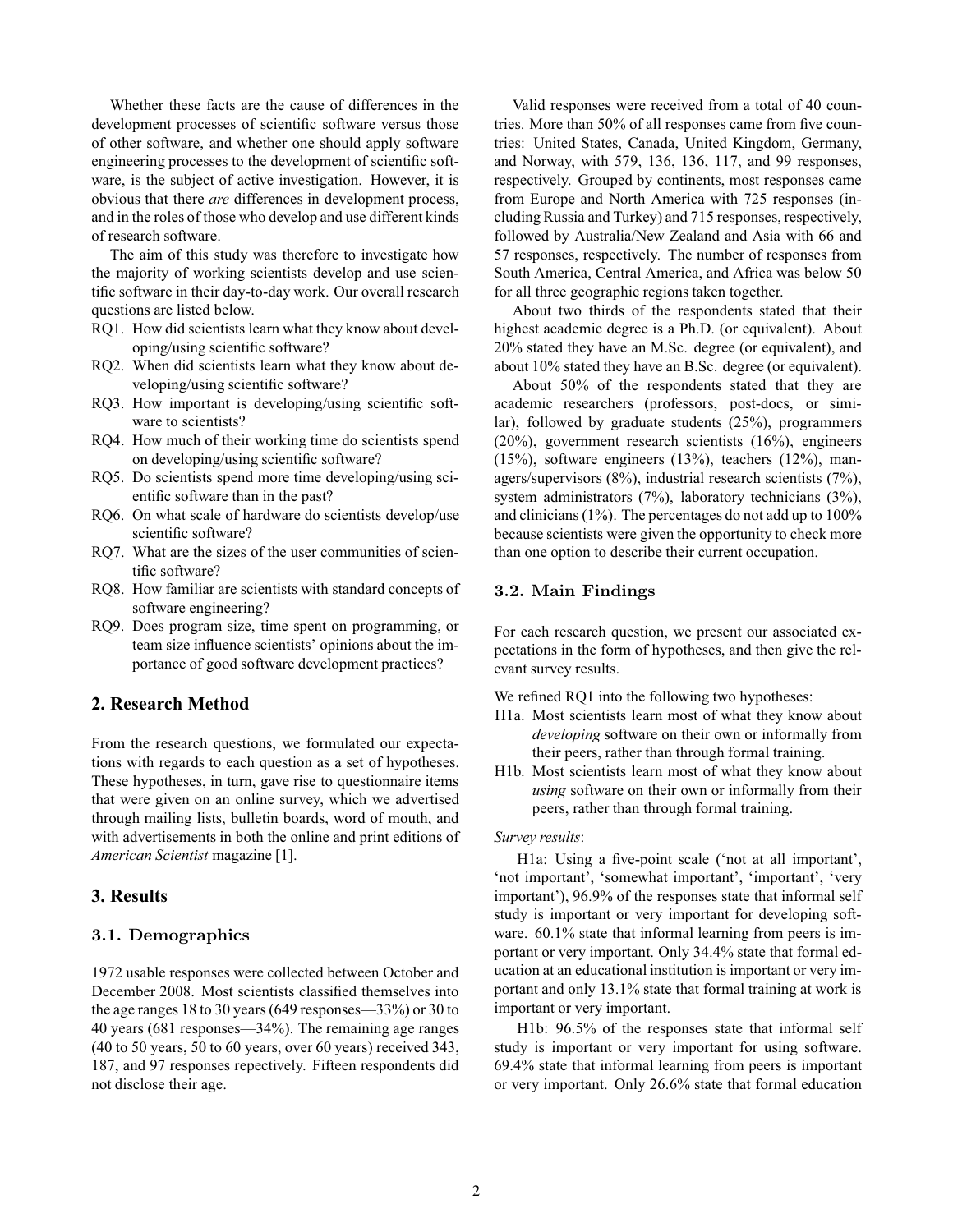at an educational institution is important or very important and only 17.1% state that formal training at work is important or very important.

We refined RQ2 into the following two hypotheses:

- H2a. Most scientists learn what they know about *developing* software early in their careers (undergraduate and graduate degrees, or equivalent years in industry).
- H2b. Most scientists learn what they know about *using* software early in their careers (undergraduate and graduate degrees, or equivalent years in industry).

#### *Survey results*:

H2a: One finding related to hypothesis H1a was that formal education is important, or very important, for only 34.4%. On a more detailed level, the survey results indicate that the importance of graduate studies is clearly greater than that of undergraduate studies which, in turn, is clearly greater than that of high school studies. Another finding related to hypothesis H1a was that formal training at work was considered as important or very important for only 13.1%. Independently of whether scientists received formal training at the workplace or learned informally through self-study or from peers, there is the following trend: The last five years during professional work are more important for learning about developing scientific software than the periods six to ten years ago, eleven to 15 years ago, or longer than 15 years ago. However, this trend is not as pronounced as the effect of recency (and thus higher level) of formal education.

H2b: Similar to the results for H2a, the importance of graduate studies is clearly greater than that of undergraduate studies which, in turn, is clearly greater than that of high school studies. Also, the importance of learning about software development during professional work increases slightly for more recent professional work.

We refined RQ3 into the following two hypotheses:

- H3a. *Developing* scientific software is important to the majority of scientists.
- H3b. *Using* scientific software is important to the majority of scientists.

#### *Survey results*:

H3a: 84.3% of the responses state that developing scientific software is important or very important for their own research. 46.4% state that developing scientific software is important or very important for the research of others.

H3b: 91.2% of the responses state that using scientific software is important or very important for their own research. (We did not ask whether the use of scientific software might be important for others.)

#### We refined RQ4 into the following two hypotheses:

H4a. Most scientists spend less than ten hours (or one day) per week (or less than 20% of their working hours)

#### *developing* software.

H4b. Most scientists spend less than ten hours (or one day) per week (or less than 20% of their working hours) *using* software for research purposes.

#### *Survey results*:

H4a: On average, scientist spend approximately 30% of their work time developing scientific software.

H4b: On average, scientist spend approximately 40% of their work time using scientific software.

We refined RQ5 into the following two hypotheses:

- H5a. In the past, scientists and engineers used to spend less time *developing* software than today.
- H5b. In the past, scientists and engineers used to spend less time *using* software than today.

### *Survey results*:

H5a: Using a five-point scale ('much less time', 'less time', 'same amount of time', 'more time', 'much more time'), 53.5% of the responses state that scientists spend more or much more time developing scientific software than they did 10 years ago. 44.7% state that scientists spend more or much more time developing scientific software than they did 5 years ago. 14.5% state that scientists spend more or much more time developing scientific software than they did 1 year ago.

H5b: 85.9% of the responses state that scientists spend more or much more time using scientific software than they did 10 years ago. 69.5% state that scientists spend more or much more time using scientific software than they did 5 years ago. 19.8% state that scientists spend more or much more time using scientific software than they did 1 year ago.

We refined RQ6 into the following two hypotheses:

- H6a. Most scientists use a desktop computer (or laptop) for their software development work, very few develop scientific software on intermediate computers (or parallel small-size clusters), and less than 10% ever develop scientific software on a supercomputer.
- H6b. Most scientists use a desktop computer (or laptop) to run scientific software, very few use scientific software on intermediate computers (or parallel smallsize clusters), and less than 10% ever use scientific software on a supercomputer.

#### *Survey results*:

H6a: *Desktop computers*: 42.9% of the scientists develop scientific software using exclusively desktop computers, and 77.9% of the scientists spend 60.0% or more of their time developing scientific software using desktop computers. Only 4.3% of the scientists never develop scientific software on a desktop computer. *Intermediate computers*: 55.2% of the scientists never use an intermediate computer to develop scientific software, and 81.3% of the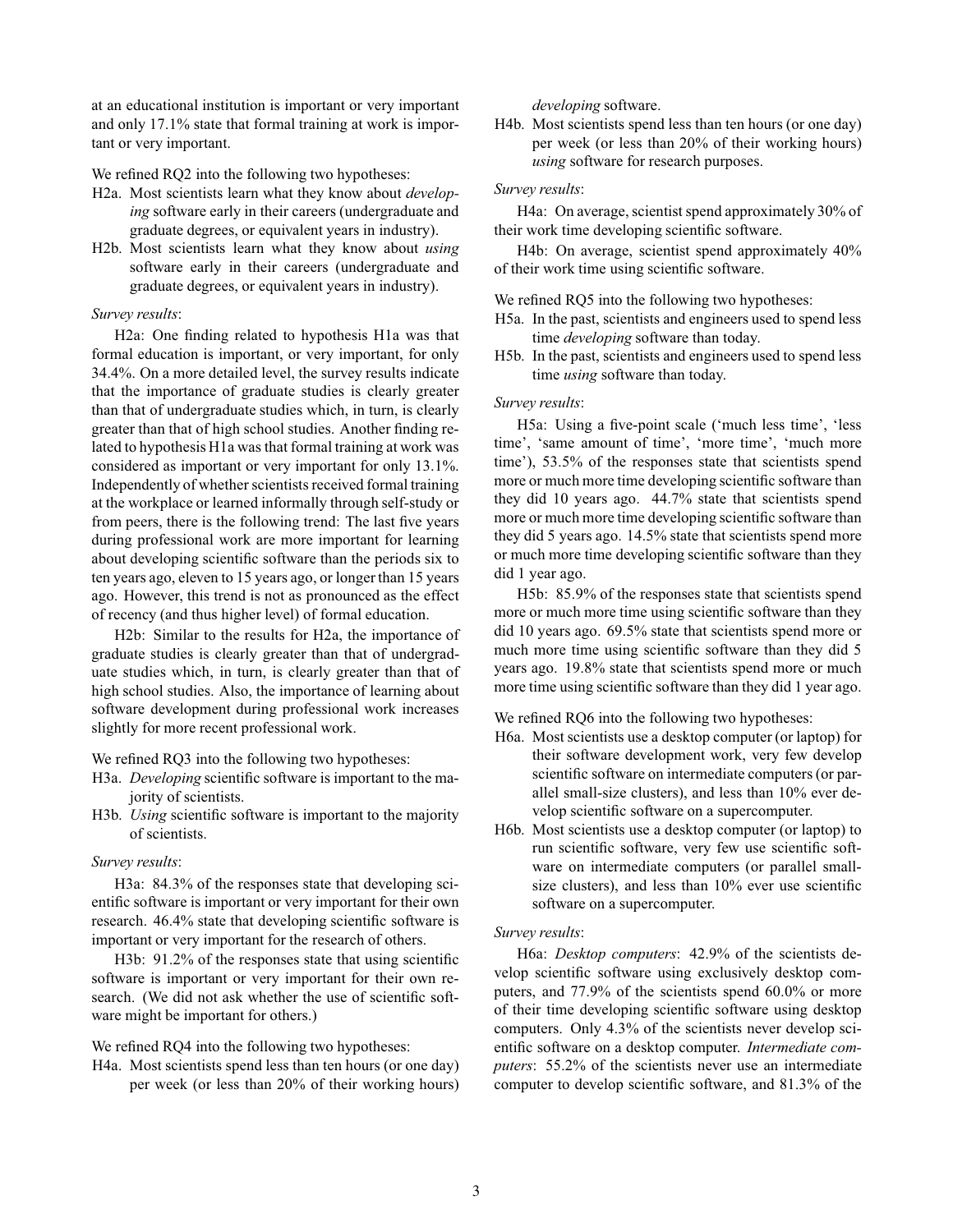scientists spend 20.0% or less of their time developing scientific software using intermediate computers. Only 0.7% of the scientists always develop scientific software on an intermediate computer. *Supercomputers*: 75.2% of the scientists never use a supercomputer to develop scientific software, and 91.6% of the scientists spend 20.0% or less of their time developing scientific software using a supercomputer. Only 0.3% of the scientists always develop scientific software on a supercomputer and only 2.3% spend 50.0% or more of their time developing scientific software on a supercomputer. *Average time*: Scientists state that they spend on average 5.6% of their time developing scientific software using supercomputers, 12.8% of their time developing scientific software using intermediate computers, and 79.1% of their time developing scientific software using desktop computers. Note that the averages do not add up to 100% because some respondents either did not provide data that adds up to 100% or did not provide responses to all three hardware categories. In the latter case, we assumed that not providing data for a hardware category implies that 0% of the time developing scientific software is spent on hardware of that category.

H6b: *Desktop computers*: 48.5% of the scientists use scientific software exclusively on desktop computers, and 81.7% of the scientists spend 60.0% or more of their time using scientific software on desktop computers. Only 2.3% of the scientists never use scientific software on a desktop computer. *Intermediate computers*: 58.0% of the scientists never use scientific software on an intermediate computer, and 85.5% of the scientists spend 20.0% or less of their time using scientific software on intermediate computers. Only 0.2% of the scientists always use scientific software on an intermediate computer. *Supercomputers*: 79.9% of the scientists never use scientific software on a supercomputer, and 93.2% of the scientists spend 20.0% or less of their time using software on a supercomputer. Only 0.2% of the scientists always use scientific software on a supercomputer and only 1.7% spend 50.0% or more of their time using scientific software on a supercomputer. *Average time*: Scientists state that they spend on average 4.5% of their time using scientific software on supercomputers, 10.4% of their time using scientific software on intermediate computers, and 83.1% of their time using scientific software on desktop computers. Note that the averages do not add up to 100% because some respondents either did not provide data that adds up to 100% or did not provide responses to all three hardware categories. In the latter case, we assumed that not providing data for a hardware category implies that 0% of the time using scientific software is spent on hardware of that category. The standard deviations were larger for H6a than those for H6b. More scientists use, than develop, scientific software.

We refined RQ7 into the following hypothesis:

H7. Most scientific software is used by either a very small number of people or a very large number.

*Survey results*: 56.2% of the respondents believe that the most important scientific software they use has more than 5000 users worldwide. In contrast, 10.7% of the respondents believe that the most important software they use has less than 3 users worldwide. Similar patterns apply to the second, third and fourth important scientific software used.

We refined RQ8 into the following two hypotheses:

- H8a. Most scientists are not familiar with standard software engineering concepts.
- H8b. Most scientists do not consider standard software engineering concepts as important for their work.

*Survey results*: Scientists were asked to rank their understanding of the following software engineering concepts: software requirements (e.g., eliciting, analyzing, specifying and prioritizing functional and non-functional requirements), software design (e.g., specifying architecture and detailed design using design by contract, design patterns, pseudo-code, or UML), software construction (e.g., coding, compiling, defensive programming), software verification (e.g., correctness proofs, model-checking, static analysis, inspections), software testing (e.g., unit testing, integration testing, acceptance testing, regression testing, code coverage, convergence analysis), software maintenance (e.g., correcting a defect, porting to new platforms, refactoring), software product management (e.g., configuration management, version control, release planning), software project management (e.g., cost/effort estimation, task planning, personnel allocation). Then scientists were asked to assign to each of these software engineering concepts an importance rank. The question about the scientists' understanding of software engineering concepts used the following fivepoint scale: 'No idea what it means', 'Vague understanding', 'Novice understanding', 'Understand for the most part', 'Expert-level understanding'. The question about the scientists' judgment of the importance of each of these concepts for their work used the following five-point scale: 'Not at all important', 'Not important', 'Somewhat important', 'Important', 'Very important'. The related question had the following formulation: 'How well do you think you understand each of the following software engineering concepts, and how important is each to your work?'.

Figure 1 summarizes results related to H8a and H8b. The black and the white bars show the relative frequencies (percentages) of the answers in the two top categories for understanding and importance, respectively. (The label 'good/expert understanding' represents answer categories 'Understand for the most part' and 'Expert-level understanding'.) The gray 'gap' bars represent the differences between the combined percentages of the two top categories of assumed understanding of a software engineering concept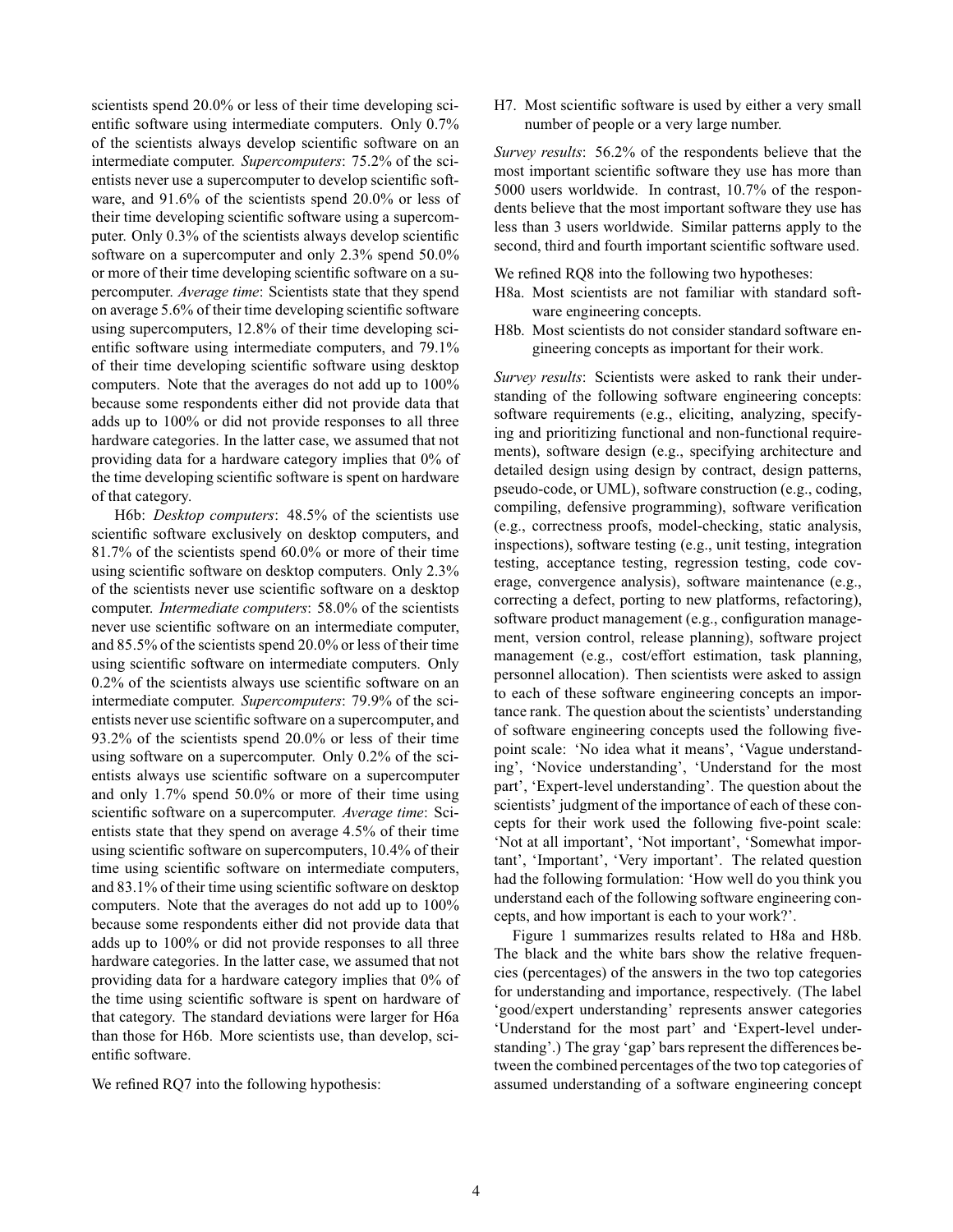

## **Figure 1. Perceived Importance versus Understanding of Standard Software Engineering Concepts**

and perceived importance of that concept. We used only the responses in the two top categories because we wanted to check whether scientists have at least as much good or expert-level understanding of a standard software engineering concept as they believe this concept is important or very important for their work. The survey results show that this is not the case for the concepts 'software construction', 'software verification', and in particular for 'software testing'.

We refined RQ9 into the following hypothesis:

H9. How scientists rank the importance of standard software development practices for their own software development is independent of the size of the program they are working on, and the amount of time they spend developing scientific software, but the importance rank increases with the size of the team they are part of.

*Survey results*: We used one-way analyses of variance (ANOVA) to compare average rank of importance scores between groups defined by project size and groups defined by team size. Since we were interested in all pairwise comparisons between groups, we employed Tukey's HSD method for post-hoc comparisons when the ANOVA null hypotheses of no differences between groups were rejected at  $\alpha = .05$ .

*Importance of software requirements*: Respondents who are involved in small projects and who work with small teams are more likely to rank software requirements as somewhat less important than respondents who are involved with larger projects and larger teams. The one exception to this trend is that respondents working with very large teams also rank software requirements as less important. The relationship between time spent working on software development and rank of importance of software requirements is less clear. Nevertheless, the data show that people who reported the lowest rank for software requirements spend significantly less time developing software than do people who reported the highest rank.

*Importance of software design*: Results of the ANOVA show that the mean rank of the importance of software design differed between respondents engaged in different project sizes and in different team sizes. In general, scientists working on small projects with less than 5000 LOC and in teams of one or two people ranked software design as less important than did people working on larger projects in bigger teams. Scientists who ranked the importance of software design highest spend significantly more time on developing software than those who reported lower ranks of importance.

*Importance of software construction*: The ranking of this concept was generally high overall. Compared to large and small projects, scientists working on middle-sized projects ranked this concept higher (rank 'very important') but there was no difference in rank by team size. Time spent developing software tended to increase with importance rank of this concept—in particular, scientists who ranked this concept 'very important' spend significantly more time developing software than do other scientists.

*Importance of software verification*: Most scientists ranked software verification as somewhat important and this did not differ significantly by either project size or team size. Differences in time spent developing software between rank scores were only marginally significant. There is some evidence that those who ranked verification as 'important' or 'very important' report a higher proportion of their time developing software than those who ranked verification as 'very unimportant'.

*Importance of software testing*: Testing is generally considered important, and differences across groups are statistically significant but small. Importance ranks are significantly lower (but only slightly) among scientists working on smaller projects (less than 5000 LOC) and ranks are slightly higher among scientists in mid-sized teams than larger or smaller teams. Scientists who gave testing a rank of 'not important' (the second lowest rank) spend significantly less time developing software than those who gave testing the highest ranks ('important' and 'very important').

*Importance of software maintenance*: Software maintenance was generally ranked as moderately important. The relationship with project size is somewhat unclear, but the data seems to suggest that rank is lower among scientists who are involved with smaller, rather than larger, projects. Similarly, higher importance ranks are associated with scientists who work with larger, rather than smaller, teams. There is a general, but small, trend where an increase in time spent developing software associates with an increase in rank of importance.

*Importance of software product management*: Although not all pair-wise comparisons are statistically significant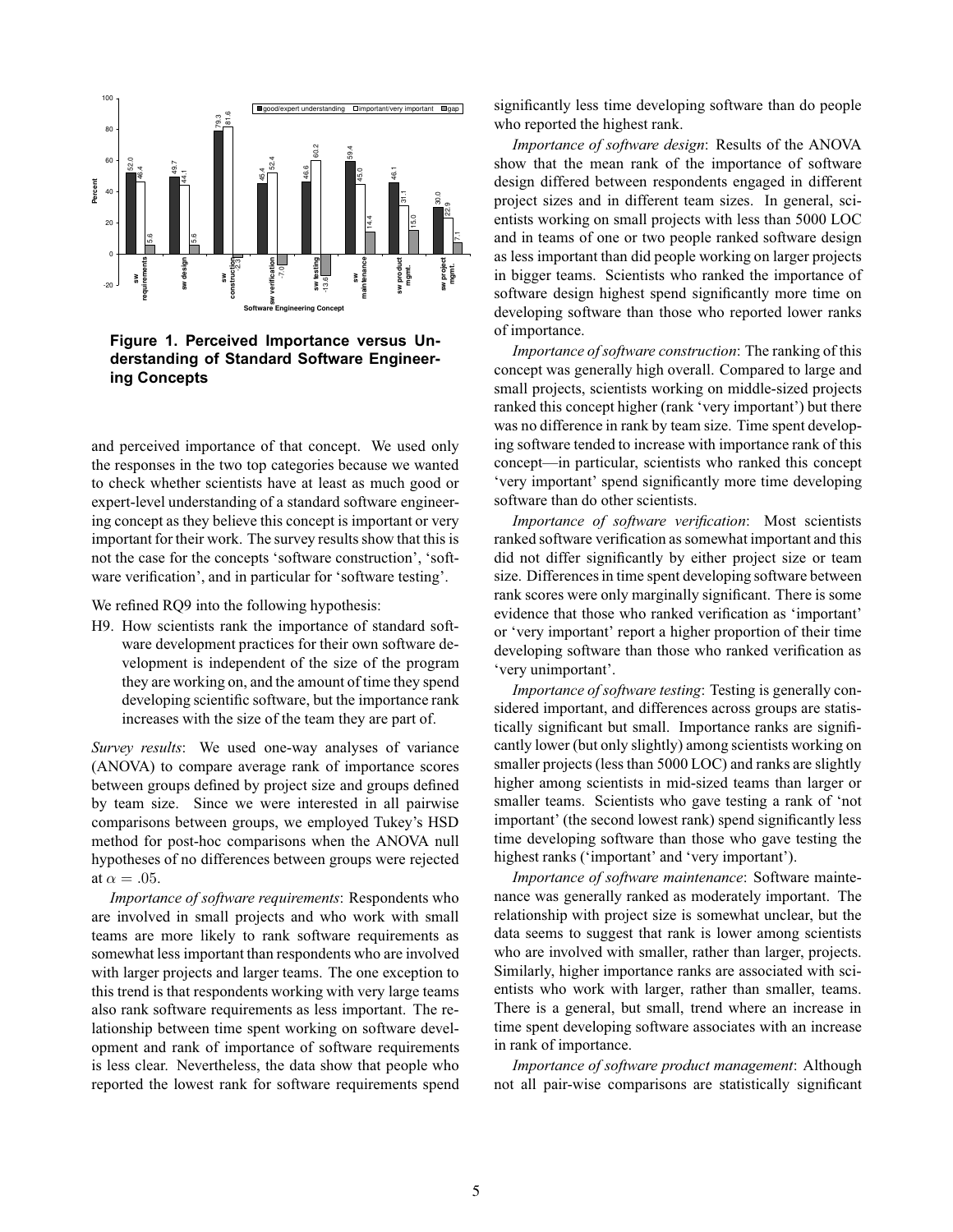and they are difficult to summarize, the analysis shows a fairly clear trend where an increase in importance of this concept is associated with an increase in both project size and team size. Likewise, the time spent on developing software generally increases with increasing rank of importance for this concept; i.e., scientists who spend more time developing software ranked this concept higher than those who spend less time developing software.

*Importance of software project management*: Software project management was generally ranked as moderate to low importance. The relationship between the ranking and project and team size are very clear. Scientists working on small projects (less than 5000 LOC) and with teams of less than three people ranked this concept low ('not important'), while others ranked this concept slightly higher ('somewhat important'). The relationship between the rank of importance and the time spent developing software is statistically significant but a clear trend is not evident. While the ranked importance of the concept increases with the time spent on developing software for the ranks 'not at all important', 'not important', 'somewhat important', and 'very important', the average time spent on developing software of those who assigned the rank 'important' to this concept is almost as low as that of those who assigned the lowest rank ('not at all important').

## **4. Discussion**

We here discuss what we find to be the most relevant implications of our findings. We view the implications from the perspectives of both the scientific computing community and the software engineering community. We also discuss the most pressing threats to validity of our survey.

### **4.1 Importance of Scientific Software**

The results for RQ3 of the study show that both developing and using scientific software is of very high importance for scientists' own research. Almost half of the respondents stated that they believe developing scientific software is important for other scientists. While the questions we asked do not allow to draw direct conclusions about the hypothesis that the importance of developing and using scientific software has been increasing over time, the stated belief of scientists that today much larger amounts of data are generated and archived than five and ten years ago may be interpreted as an indirect support for this hypothesis.

Corroborating this evidence, our findings for RQ4 indicate that scientists spend on average about 50% more of their total work time for developing scientific software and 100% more of their total work time using scientific software than expected. Further, our findings for RQ5 clearly support the hypothesis that today, scientists spend more or much more time for for both developing and using scientific software than they did five and ten years ago.

#### **4.2 Software Engineering Practices**

The results for RQ8 indicate that there is a great deal of variation in the level of understanding of standard software engineering concepts by scientists. The level of importance that scientists assign to a standard software engineering concepts is mostly consistent with their understanding of this concept. We found, however, that in particular for the concepts 'software testing' and 'software verification' scientists assign on average a higher level of importance to these concepts than they judge their level of understanding of these concepts.

Software testing is particularly challenging for scientific software because the answers are known to contain mathematical approximation errors of unknown size. More specifically, the challenge consists in separating software bugs from model errors and approximation errors. Moreover, the correct output from running a simulation code is seldom known. This makes standard testing procedures in software engineering (e.g., regression testing and blackbox testing) less appropriate for scientific software in many situations. These facts may be the reason why scientists have instead focused on testing techniques that are based on mathematical insight in the scientific problem being solved. It is quite common, as soon as evidence for a correct code is provided, to use the verified output in regression tests. However, we postulate that scientists have mostly reinvented this concept rather than having imported the technique from software engineering. Thus, although it should be beneficial to teach scientists about software engineering testing techniques, one must be aware that scientific software testing raises issues that have not yet been addressed sufficiently by the software engineering community.

The rationale behind RQ9 was that larger projects and larger development teams might increase the perceived importance of various software engineering practices. The results support RQ9 to some extent (large projects and large teams are associated with higher perceived importance of certain software engineering concepts than are small projects and small teams), but there is no consistent trend of association that links an increase of project or team size to perceived importance of software engineering concepts.

#### **4.3 Education and Training**

The results for RQ1 and RQ2 support the hypotheses that for both developing and using scientific software, informal self-study and informal learning from peers is clearly more important than formal education at an academic institution or formal training at the work place. Our findings also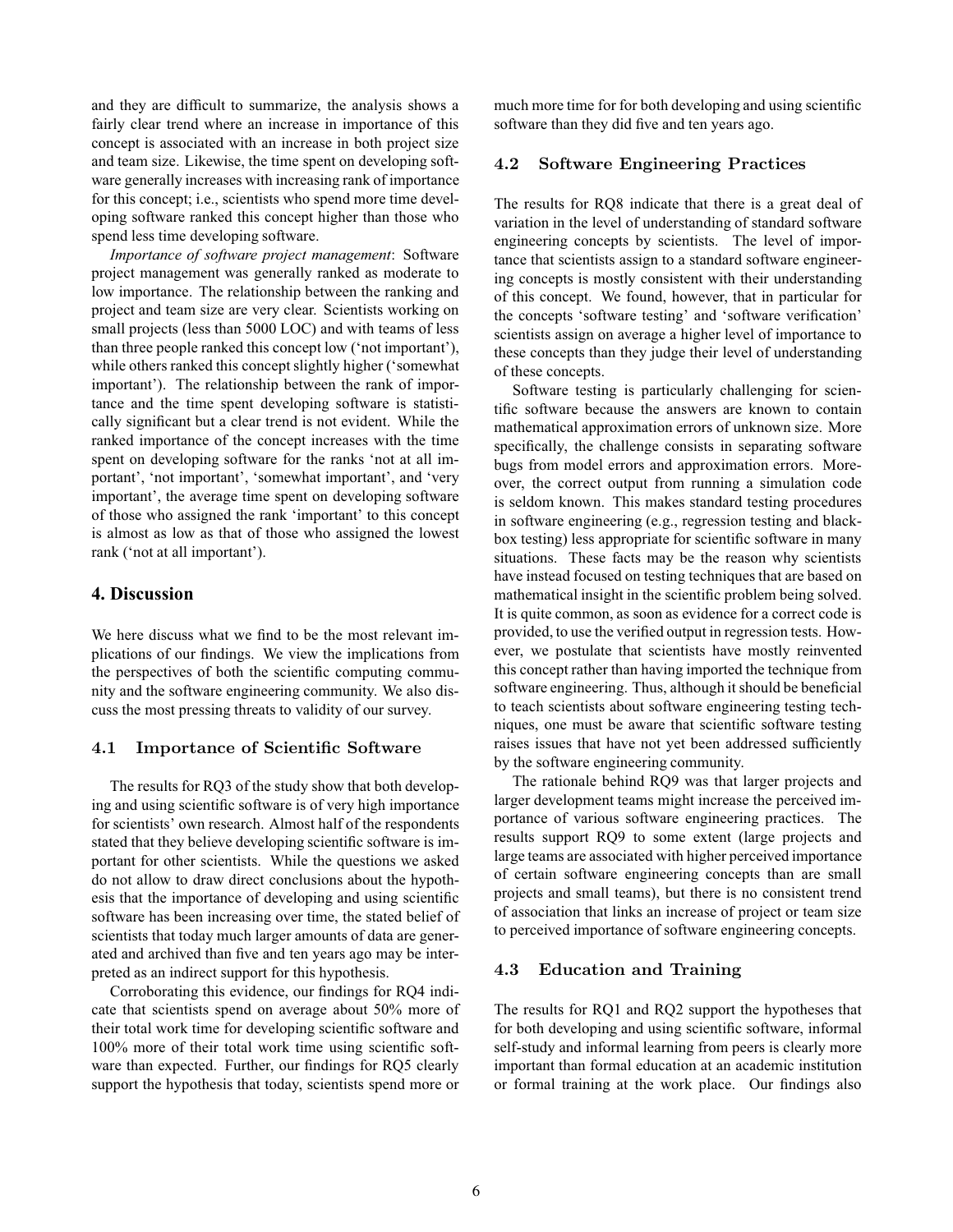suggest that both learning at an educational institution and learning during professional work become more important the more recent they occur.

We postulate that these observation are due to the following: First, there is a general lack of formal training in programming and software development among scientists. Second, the training that scientists do receive is often supplied by a computer science department, which gives general software courses that scientists might not see the relevance of. A third aspect is that scientists may not see the need for more formal training in programming or software development. Codes often start out small and only grow large with time as the software proves its usefulness in scientific investigations. The demand for proper software engineering is therefore seldom visible until it is "too late". As modern scientific software tends to be more complex, there is an increasing awareness among scientists of the need for better development tools and more formal training. However, as suggested by our findings, this awareness arises primarily in larger projects and is difficult to experience in projects met in basic education. Training targeted at practitioners in science and engineering is therefore important.

However, many engineering programs have, in fact, removed programming courses and formal training in, e.g., numerical methods from the curriculum. Since our findings clearly suggest that scientific software is becoming increasingly more important and that an increasing amount of time is spent on both developing and using scientific software, one can ask if such moves are in the right direction. The answer lies in what further in-depth studies can tell us about how scientists and engineers use and develop software.

### **4.4 Scale**

Our findings for RQ7 partly support the hypothesis that most scientific software is either used by a very large number of people (more than 5000 users) or by a very small number of people (less than three). The size category 'more than 5000 users' received clearly the largest number of responses (i.e., consistently greater than 50% of all responses for the four top most important pieces of software used).

That scientists rely mostly on software with a large user base may come as a result of an increasing number of (1) commercial packages, (2) open source projects, and (3) community efforts in establishing common software bases. Scientists' need for programming in such contexts is often restricted to smaller problem-dependent code for problem specification. The mix of personal, problem-dependent code interacting with a larger, more general software framework brings forward some challenges with testing and debugging (see above), since the scientist does not have complete control of all details. This contrasts to the past when scientists often had complete control when writing complete codes themselves. This, by the way, is still a dominating principle in university education.

Regarding RQ6, the results of the study support the hypothesis that the majority of scientists use desktop computers most of the time for developing and using scientific software. The results of the study did not confirm the hypotheses that less than 10% of scientists ever use a supercomputer for either developing or using scientific software. Actually, almost a quarter of scientists use supercomputers for developing scientific software sometimes, and about a fifth use scientific sometimes on a supercomputer. However, very few spend more than a fifth of their time developing or using scientific software on a supercomputer.

Many supercomputer centers have a significant staff for helping scientists with software issues, and the competence transfer from such help cannot be underestimated. Nevertheless, taking into account the importance of desktop and small-cluster computing indicated by this survey, one should consider allocating more resources for improving the scientists' competence in development techniques and tools related to desktop and small-cluster computing.

#### **4.5 Threats to Validity**

Every empirical study will have shortcomings. Here, we discuss the most pressing issues for our study.

*Construct validity* pertains to how well the measures in an empirical study reflect the concepts under investigation, and also to how well-defined the concepts are. In our study, this translates to how meaningful our research questions are, how appropriate the derived hypotheses are, and to what extent the survey questionnaire items were appropriate for giving answers to the hypotheses and research questions. We made efforts to follow standard guidelines for designing survey questionnaires, e.g., [4], and we ran the questionnaire as a pilot study in the field as a means to validate the questionnaire items. Nevertheless, since this was a first attempt, there are several items that may be improved for future applications of this survey.

*External validity* concerns the extent to which conclusions drawn on the study's specific operationalizations transfer to variations of these operationalizations [10]. Here, this pertains to how well our conclusions transfer to other prospective respondents. As indicated in Section 3.1 scientists from certain regions were not represented in any great numbers. It is therefore, unclear how well our conclusions transfer to scientists in these, and other, regions.

*Statistical conclusion validity* pertains to the conclusions drawn from the statistical analyses, and the appropriateness of the statistical methods used in the analyses. With regards, to the latter, the assumption for ANOVA is that the population distribution is normal, with the same standard deviation, for each group. In our case, we have no *a pri-*